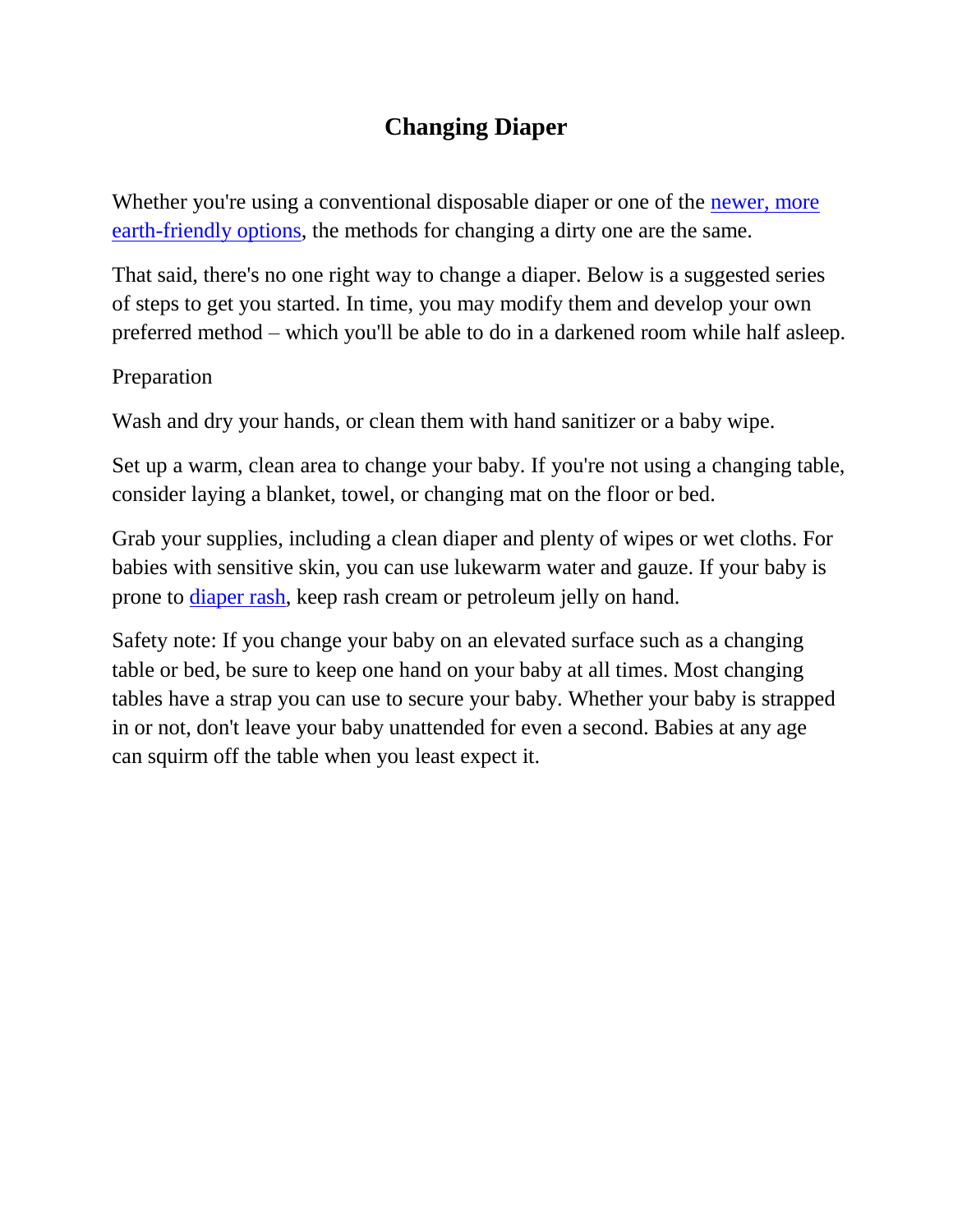## **Diaper change**

**1.** Open up a new clean diaper and place the back half (the half with tabs on either side) under your baby. The top of the back half should come up to your baby's waist. Now the clean diaper is ready to go – and is there to protect your changing table from getting dirty. (If your baby's dirty diaper is a big mess, you might want to lay a cloth, towel, or disposable pad under your baby instead of the clean diaper while you clean up your baby.)



**2.** Unfasten the tabs on the dirty diaper. To prevent them from sticking to your baby, fold them over.

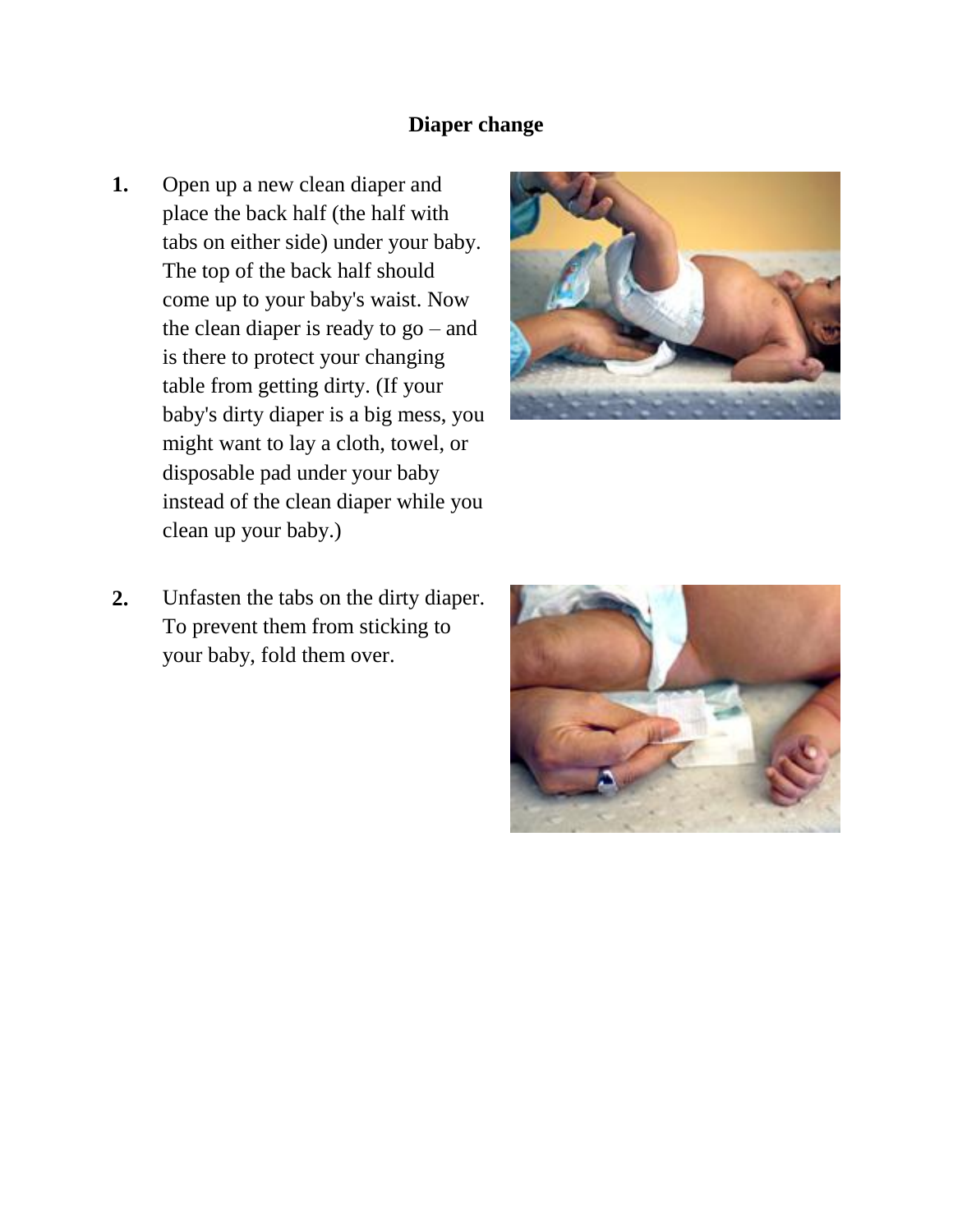**3.** Pull down the front half of the dirty diaper. If your baby is a boy, you might want to cover his penis with a clean cloth or another diaper so he doesn't pee on either of you.

**4.** If there's poop in the diaper, use the front half of the diaper to wipe the bulk of it off your baby's bottom.

**5.** Fold the dirty diaper in half under your baby, clean side up. (This provides a layer of protection between the clean diaper and your baby's unclean bottom.) To do this, you'll need to lift your baby's bottom off the table by grasping both ankles with one hand and gently lifting upward.





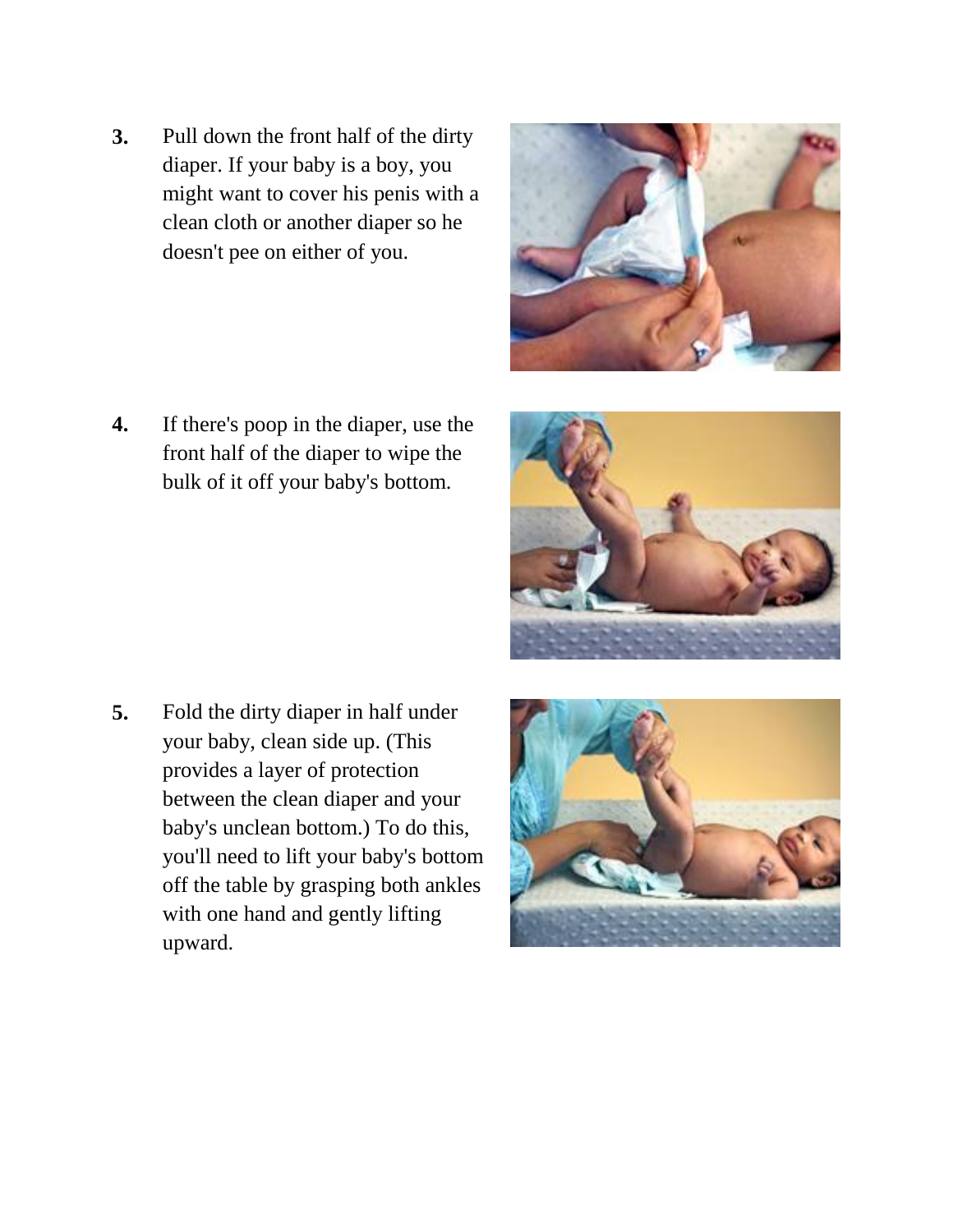**6.** Clean your baby's front with a damp baby wipe, cloth, or gauze. If your baby's a girl, wipe from front to back (toward her bottom). This helps keep bacteria from causing [an infection.](http://www.babycenter.com/0_urinary-tract-infection_10910.bc)



**7.** If your baby [pooped,](http://www.babycenter.com/0_baby-poop-a-complete-guide_10319333.bc) grab another wipe and clean her bottom. You can either lift her legs or roll her gently to one side then the other. Be sure to clean in the creases of your baby's thighs and buttocks, too.



**8.** Let your baby's skin air dry for a few moments or pat it dry with a clean cloth. To help treat or prevent [diaper](http://www.babycenter.com/0_diaper-rash_81.bc)  [rash,](http://www.babycenter.com/0_diaper-rash_81.bc) you may want to apply rash cream or petroleum jelly. (The best defense against diaper rash is a dry bottom, achieved through regular diaper checks and changes.)

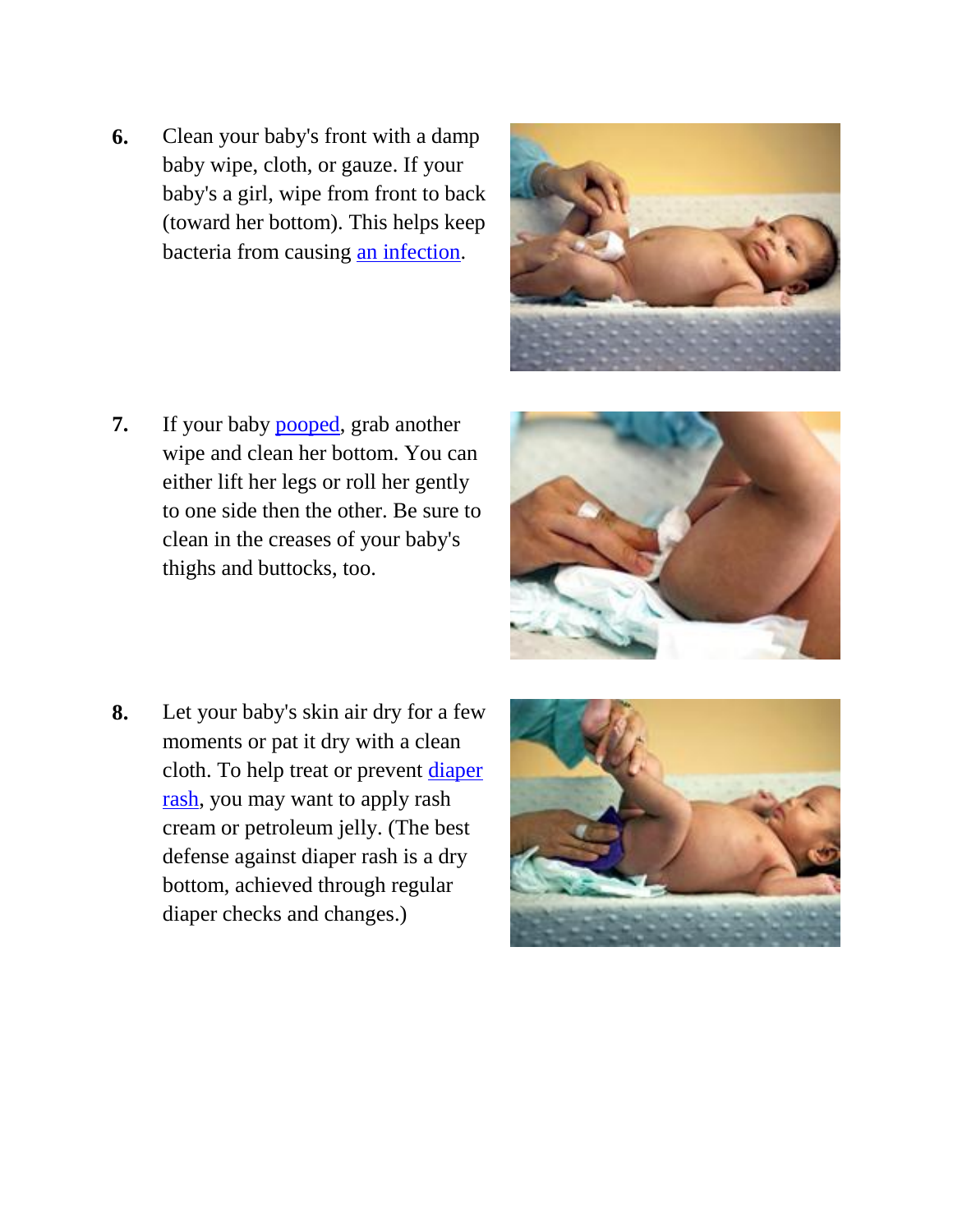- **9.** Remove the dirty diaper and set it aside. If you followed step one, the clean one should be underneath your baby, ready to go.
- 
- **10.** Pull the front half of the clean diaper up to your baby's tummy. For a boy, be sure to point the penis down so he's less likely to pee over the top of the diaper.



**11.** If your baby is a newborn, avoid covering the [umbilical cord](http://www.babycenter.com/0_caring-for-your-newborns-umbilical-cord-stump_127.bc)  [stump](http://www.babycenter.com/0_caring-for-your-newborns-umbilical-cord-stump_127.bc) until it's dried and fallen off. You can buy special disposable diapers with a notch cut out for the stump or fold down the front half of a regular diaper.

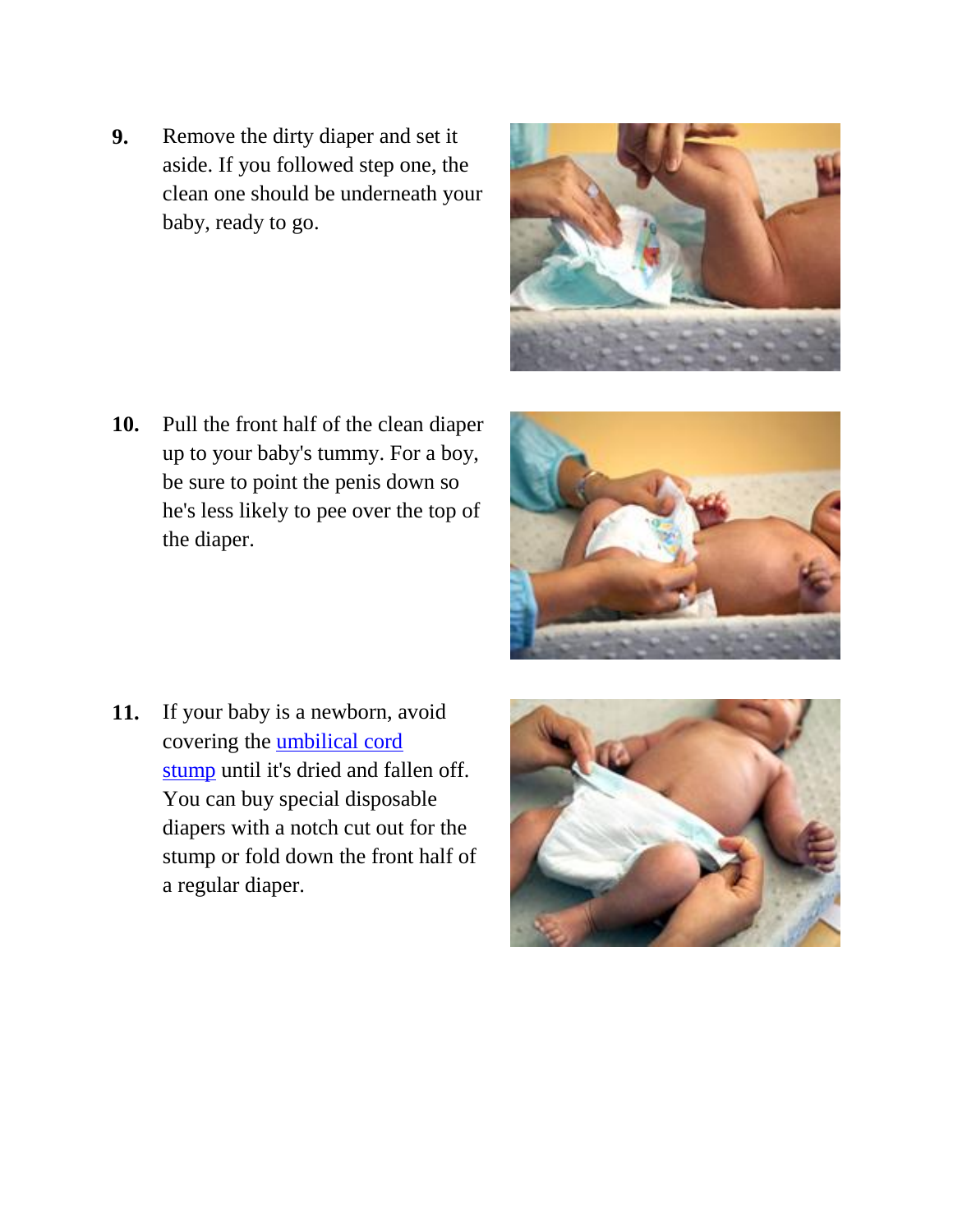**12.** Make sure that the part of the diaper between your baby's legs is spread as wide as seems comfortable. Too much bunching in that area can cause chafing and discomfort.



**13.** Fasten the diaper at both sides with the tabs. The diaper should be snug but not so tight that it pinches. Make sure the tabs aren't sticking to your baby's skin.



**14.** All changed!

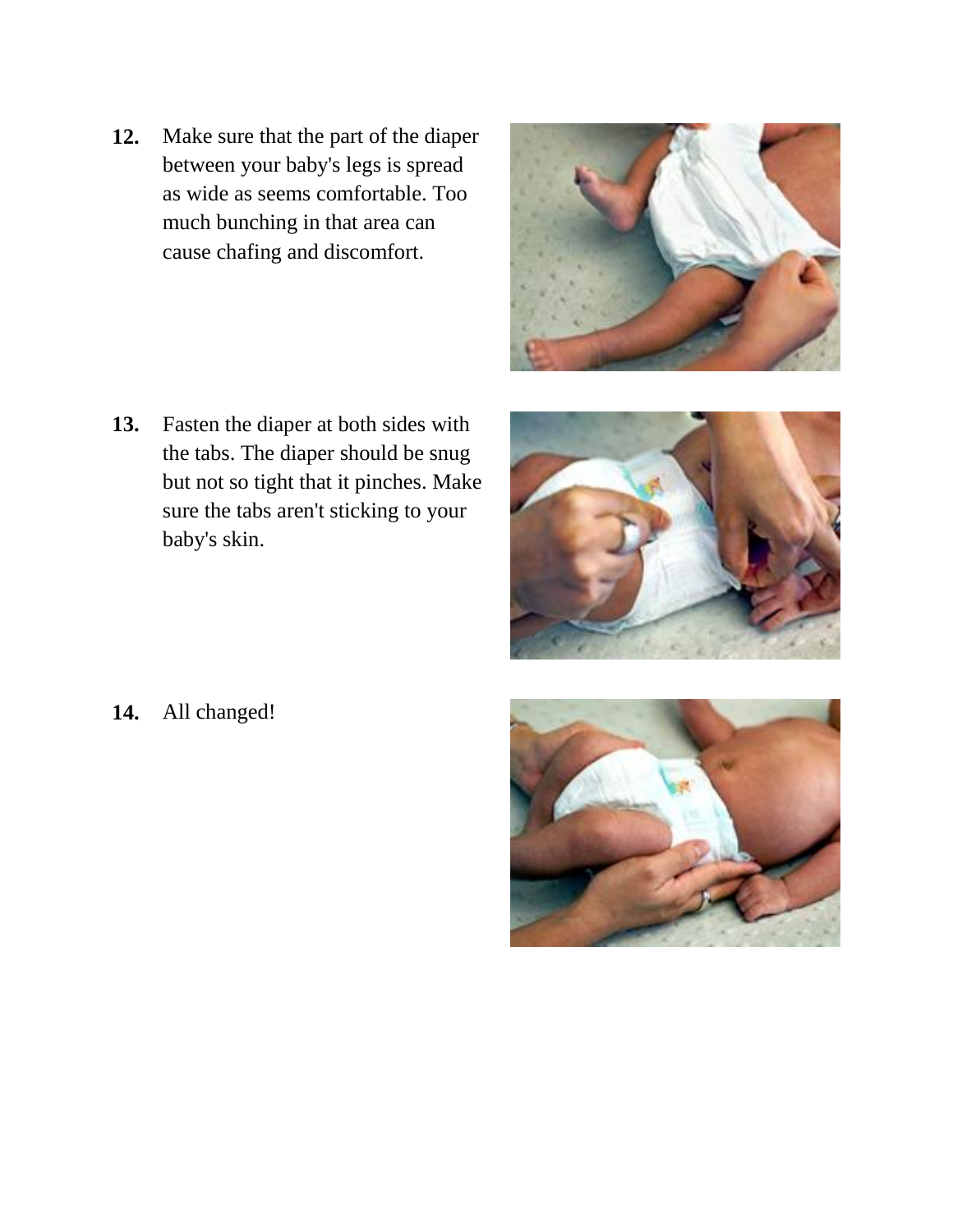**15.** Dress your baby and put her in a safe place – like on the floor with a toy or in her crib – while you clean up the diaper changing area.

- **16.** Dump any poop into the toilet, if possible. Fold up the dirty diaper and fasten it closed with its tabs, then put it in the trash or diaper pail. If it'[sflushable or compostable,](http://www.babycenter.com/0_disposable-diapers-a-quick-guide-to-earth-friendly-choices_10320141.bc) dispose of it according to the manufacturer's guidelines.
- **17.** Wash your hands thoroughly, or use hand sanitizer if you can't get to a sink. That's it, you're done!